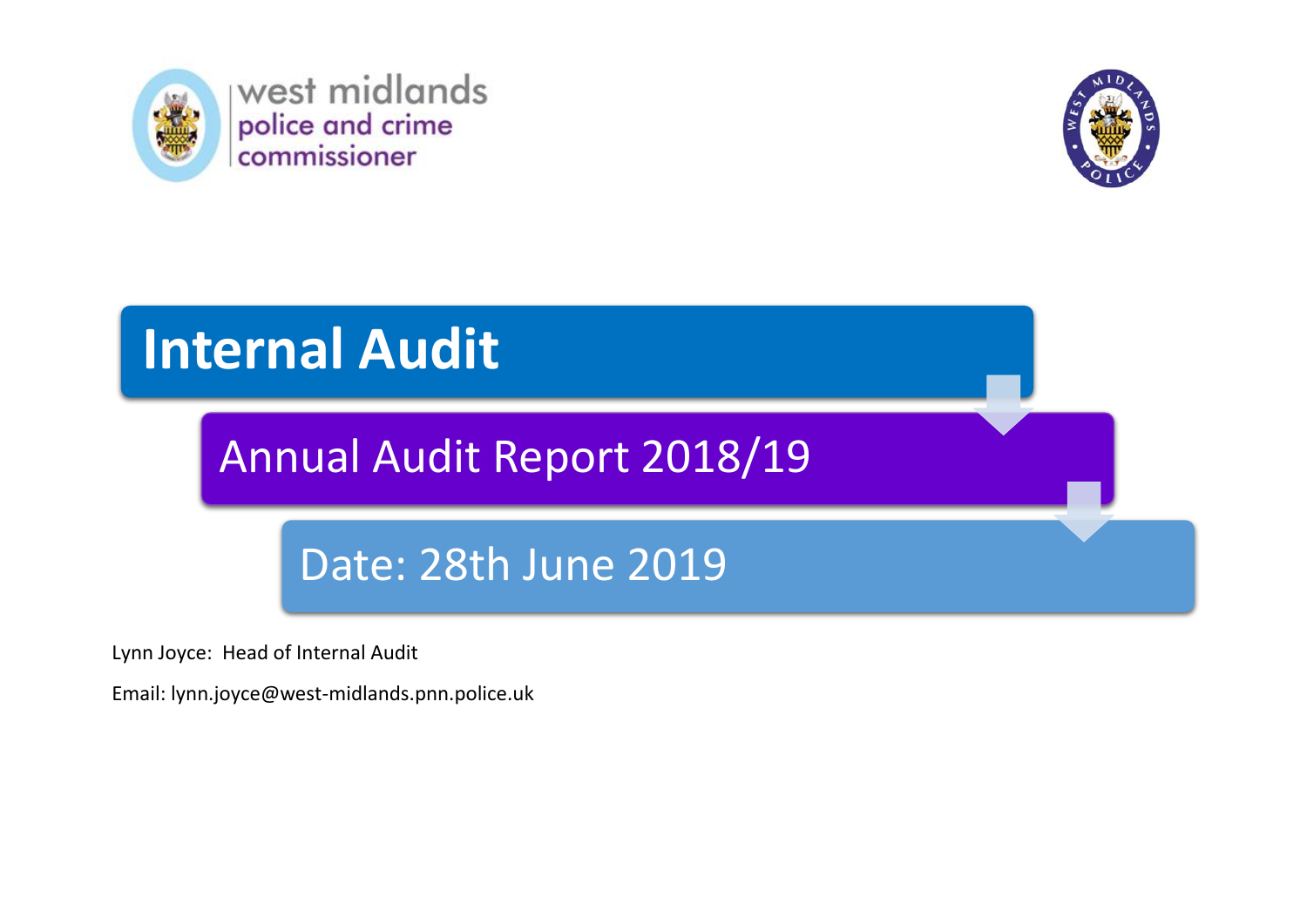## **Purpose of Report**

This report outlines the work undertaken by the Internal Audit during 2018/19 and as required by the Accounts and Audit (England) Regulations 2015 and the Public Sector Internal Audit Standards, gives an overall opinion of the control environment of the West Midlands Police and Crime Commissioner and West Midlands Police Force.

#### **Background**

Management is responsible for establishing and maintaining appropriate risk management processes, control systems, accounting records and governance arrangements, i.e. the control environment. Internal audit plays a vital part in advising the organisation that these arrangements are in place and operating properly.

Internal audit is required by professional standards to deliver an annual internal audit opinion and report to those charged with governance timed to support the Annual Governance Statement. The annual internal audit opinion must conclude on the overall adequacy and effectiveness of the organisation's framework of governance, risk management and control. The annual report must incorporate:

- the opinion;
- a summary of the work that supports the opinion; and
- a statement on conformance with the Public Sector Internal Audit Standards.

The primary role of audit is to provide assurance to the PCC, Chief Constable, Senior Managers, Managers and the Joint Audit Committee that the organisation maintains an effective control environment that enables it to manage its significant business risks. The service helps the PCC and Force achieve its objectives and provides assurance that effective and efficient operations are maintained.

The assurance work culminates in an annual opinion on the adequacy of the Police and Crime Commissioner and West Midlands Police control environment which feeds into the Annual Governance Statements.

#### **Recommendation**

The Committee is asked to consider and note the contents of the report and the Head of Internal Audit annual opinion.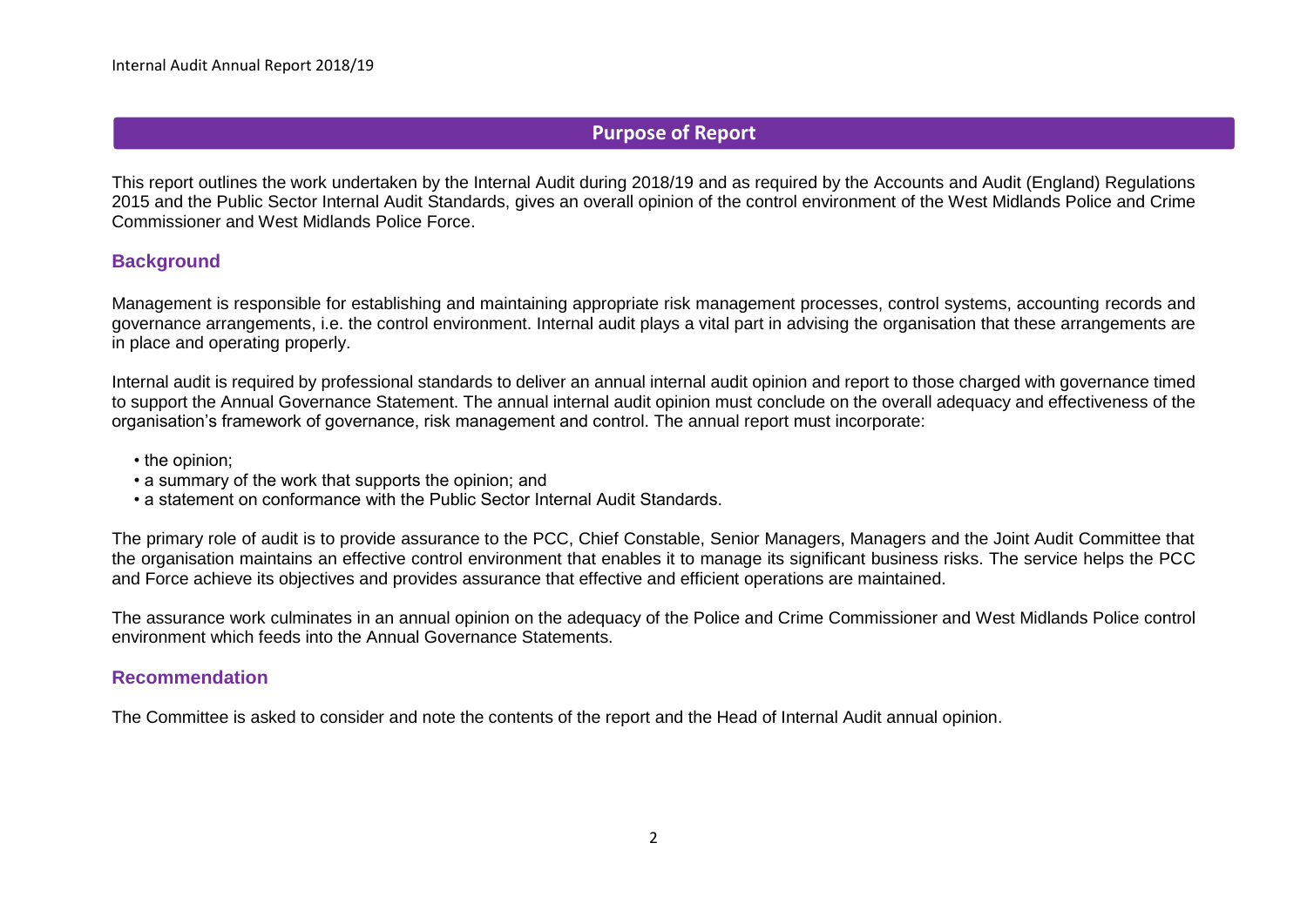## **Head of Internal Audit Opinion**

In undertaking its work, internal audit has a responsibility under the Public Sector Internal Audit Standards (PSIAS) to provide an annual internal audit opinion on the overall adequacy and effectiveness of the PCC's and Forces governance, risk and control framework and a summary of the audit work from which the opinion is derived.

In assessing the level of assurance to be given to each organisation, the following aspects are taken into account:



No system of control can provide absolute assurance and the work of internal audit is intended only to provide reasonable assurance to the organisation that there are no major weaknesses in the organisations governance, risk management and control

## **Head of Internal Audit Opinion**

Whilst the majority of audits undertaken during 2018/19 received a substantial or reasonable audit opinion, there have been the proportion of audits where limited or minimal assurance was assigned. The weaknesses arising have tended to relate to specific systems or parts of the PCC or Force rather than an across the board breakdown in the framework of governance, risk and control.

Only one recommendation was categorised as 'High,' however, it is clearly important that all issues identified during the year are addressed and management have continued to demonstrate their commitment to resolving the weaknesses identified. The level of recommendations implemented continues to be positive, with 88% of those followed up during 2018/19 being fully or partly implemented.

Taking these factors into account, the opinion given to both the West Midlands Police and Crime Commissioner and West Midlands Police Force is outlined below.

*Based upon the results of work undertaken for the 12 months ended 31 March 2019, and the action taken by management to address audit recommendations, the Head of Internal Audit opinion is as follows for the:*

- *Police and Crime Commissioner; and*
- *Chief Constable:*

*Assurance can be given that the Governance, Risk Management and Control frameworks in place are adequate to support achievement of the organisations objectives, and that controls are generally operating effectively in practice.*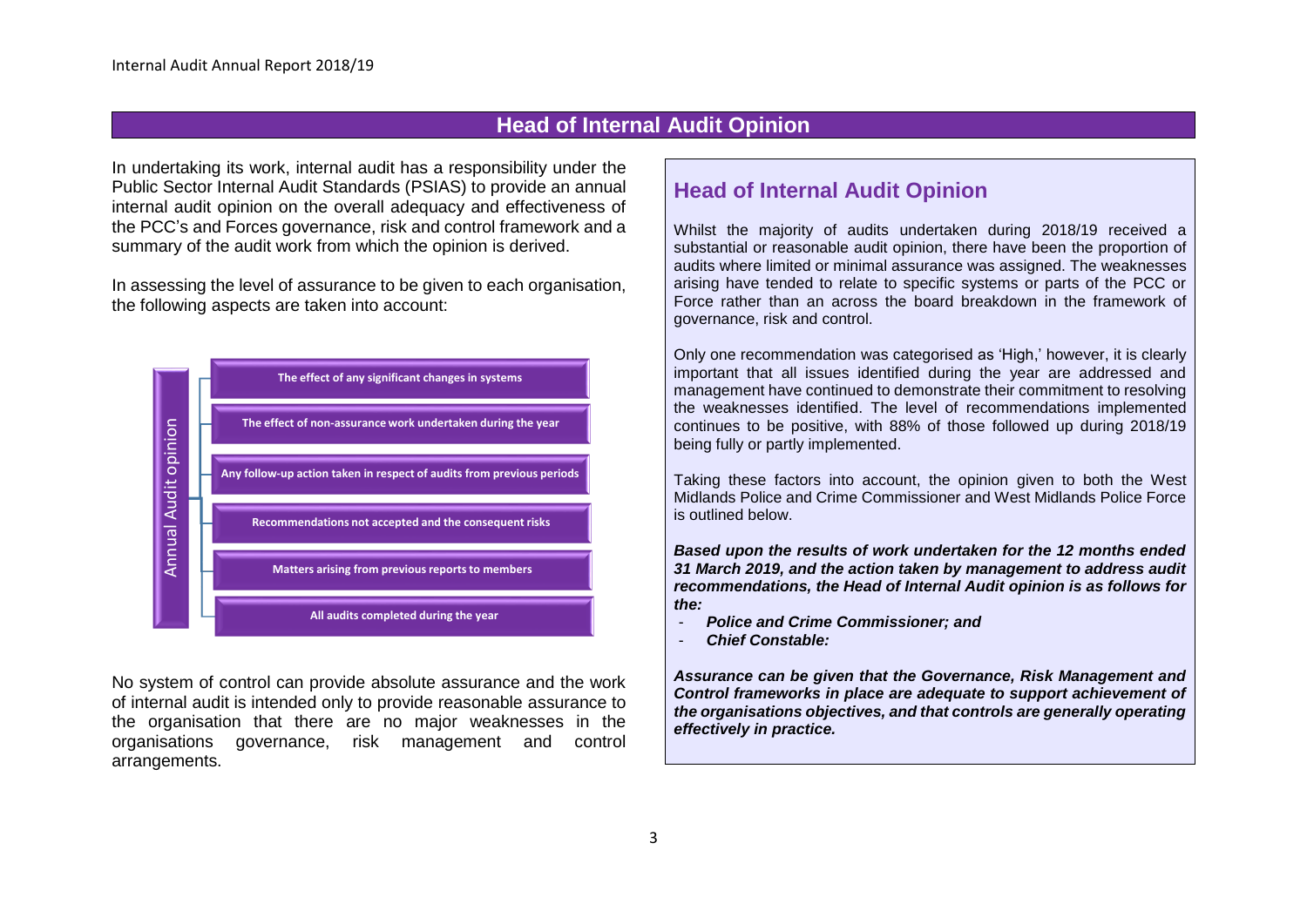## **Basis for the Opinion**

Internal audit applies a risk-based approach and the audits consider the governance framework, the risk management process, as well as the effectiveness of controls across a number of areas. Our findings on these themes are set out below. Overall, assurance can be provided that management have in place an effective control environment and, whilst further remedial actions are needed in some areas, internal audit are assured that management are making progress to implement audit recommendations, which will continue to be reported to and monitored by the Joint Audit Committee.

#### **GOVERNANCE**

A specific audit of Force Governance arrangements was carried out during 2018/19 which received a reasonable opinion indicating a good control framework with controls being consistently applied. No significant recommendations were raised. In addition, internal audit have carried out a number of audits where governance arrangements were a key aspect.

Internal audit have also contributed to the review of the effectiveness of the Joint Audit Committee against the CIPFA revised guidance that applies to Audit Committees in Local Authorities and Police. This review involved members completing the selfassessment provided in the guidance and an assessment of the Committee's terms of reference against the CIPFA model terms of reference provided, with minor changes to the Committee's document being approved in March 2019.

#### **RISK MANAGEMENT**

Although a separate review of risk management wasn't undertaken during 2018/19, during the course of delivering the audit programme, a key element of each audit scope was to evaluate the control environment and, in particular, how key risks were being managed. Internal audit have therefore been able to place reliance on the systems of internal control and the manner in which risks were being managed by the Force and Office of the Police and Crime Commissioner (OPCC.)

Also, through attendance at Joint Audit Committee, internal audit can confirm that the Force and OPCC report risk registers to the Committee on a quarterly basis, with any changes in the risk profile being highlighted as part of this process. This adds to the governance and scrutiny arrangements around risk management.



As demonstrated through the audit work completed during 2018/19, the majority of audits received a reasonable or substantial opinion, indicating a good control framework in place. Whilst some audits received a lower assurance opinion, these tended to relate to specific systems or processes rather than an across the board breakdown in control.

A series of improvements have been agreed with management to address the weaknesses, and from the quarterly updates provided to Committee, good progress has been made to implement these during the year.

Whilst there are some recommendations that have gone beyond their target implementation date, for most, progress could be demonstrated.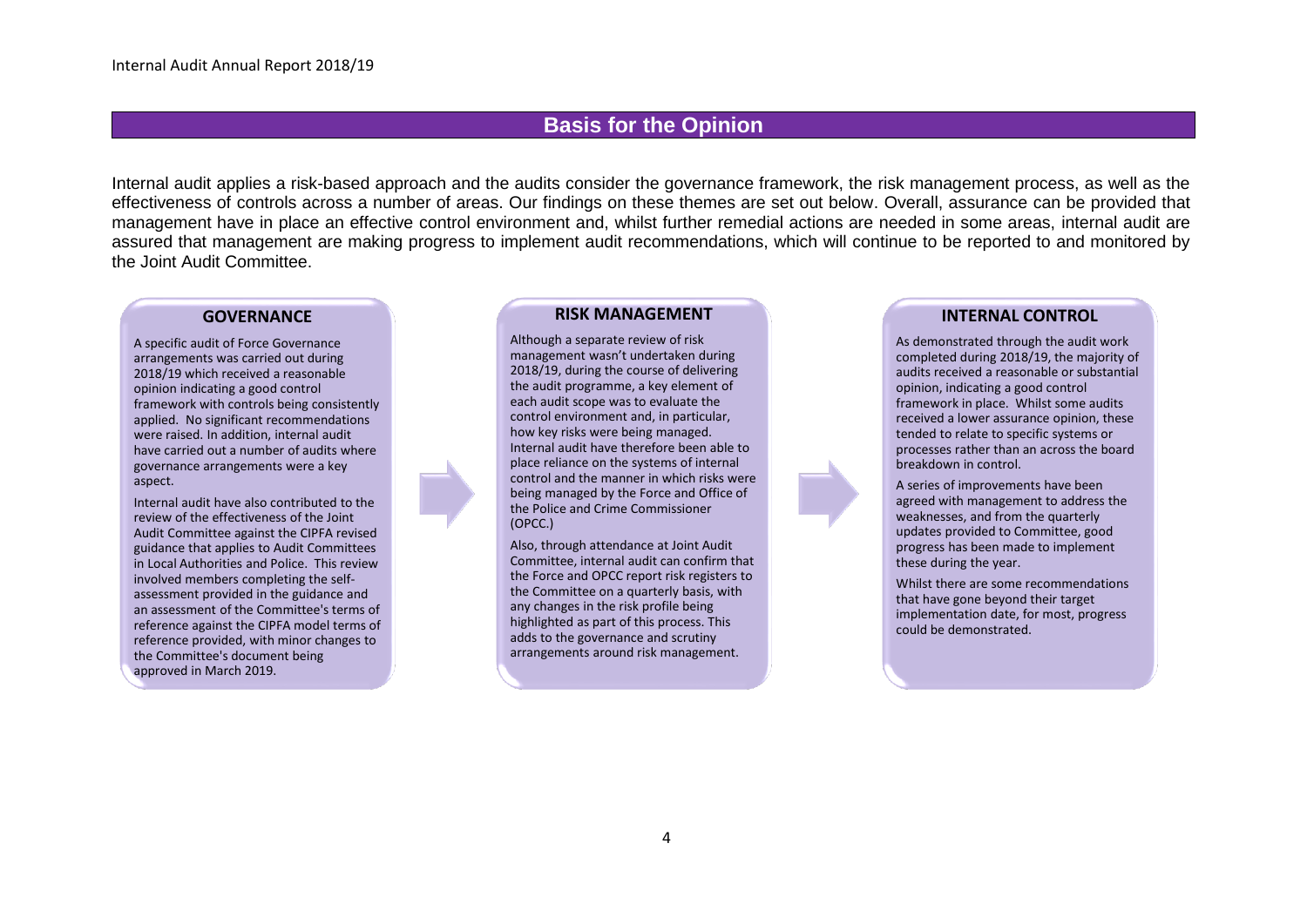# **Internal Audit Work During 2018/19**

#### **Assurance Work**

The key outcome of each audit is an overall opinion on the level of assurance provided by the controls within the area audited. Audits are given one of four levels of opinion depending on the strength of controls and the operation of those controls. The four categories used during 2018/19 were:



The results of those audits finalised in 2018/19 are positive with the majority (71%) having a Substantial or Reasonable opinion. Only one audit received a Minimal assurance opinion. As the audit plan focusses on areas with significant level of risk or change, and there are increasing pressures facing the Force and PCC, coupled with extensive transformation, some minimal assurance opinions are expected.

Regular updates on the assurance work completed has been presented to Joint Audit Committee throughout the year. A summary of completed work is given in Appendix A.

A total of 28 assurance activities for which an opinion has been given have been completed covering a wide range of areas of governance, risk and control. One further audit is in draft, awaiting management comments at the time of reporting. In addition, 43 audits from previous periods were followed up during 2018/19 to establish progress made in implementing audit recommendations, which contributes to an improved control environment. Furthermore, 6 advisory activities the control and the manned the control are being to the neare risk are effectively some mining a Substantial or Reasonable of managed. Some action may be required to managed. Some action

## **ANALYSIS OF AUDIT OPINIONS 2018/19**

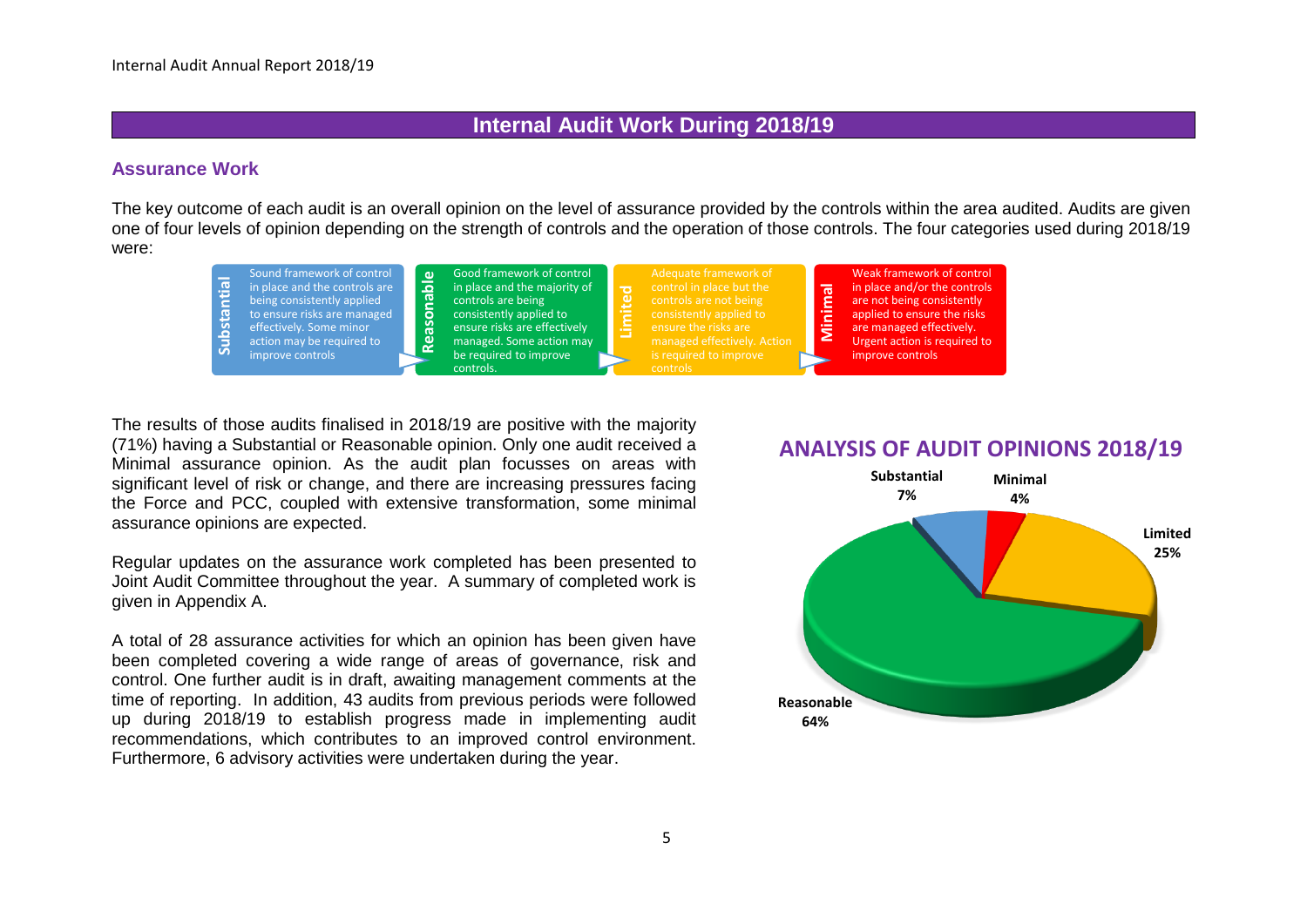

## **Comparison of Audits by Year**

The outcome of this year's audits compared to previous years shows a reduction in the proportion of audits given the lower levels of opinion. Caution should however be taken when interpreting the chart as the assurance opinions changed in 2017/18 and audits are now more risk focussed and the topics covered each year vary.

Whilst some audits received limited or minimal assurance, these do not affect my ability to give a positive conclusion on the overall arrangements for governance, risk management and internal control. Management have responded positively to each of the audits undertaken and have taken prompt action to reduce the most significant risks. Action plans have been agreed to address the weaknesses identified and the Joint Audit Committee has been provided with summaries of the reports, or in some cases, the full reports have been shared.

Of particular note during 2018/19 is the work internal audit have undertaken on General Data Protection Regulations (GDPR,) which was a significant change in data protection legislation implemented in May 2018. During the year, internal audit completed a readiness review across both the OPCC and Force and whilst the results were satisfactory a number of recommendations were made to strengthen compliance. The Force's audit of GDPR was complemented by an inspection by the Information Commissioners Office (ICO). Further work around compliance with GDPR is planned for 2019/20 to determine progress with implementing the actions from both the internal audit review and the ICO inspection.

New financial systems were implemented during 2017, with previous audits being critical of the control environment for some aspects of the system. Significant progress has been made to address the weaknesses identified and a much strengthened control environment now operates. To ensure this momentum is maintained across all aspects of the financial systems, Internal Audit will continue to review financial systems during 2019/20.

A number of force legacy systems continue to present challenges in terms of access and usage controls. Whilst some improvements were demonstrated during the audits undertaken in 2018/19 and some areas of risk were accepted by the Force in the short term, it is anticipated new systems planned for implementation during 2019/20 will address the outstanding residual actions.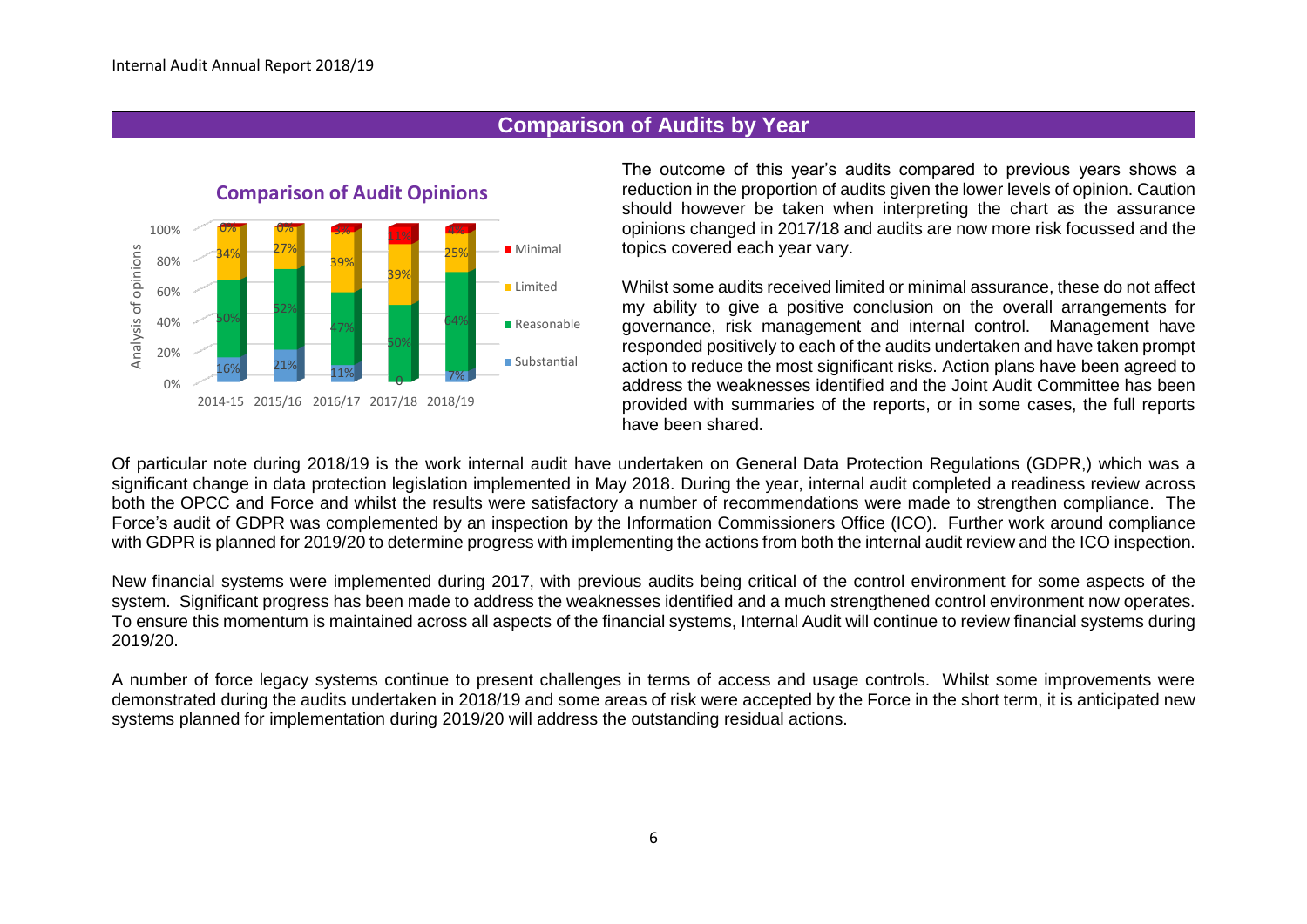### **Recommendation Analysis**

Recommendations are categorised according to the risks they are intended to mitigate. The categories used during 2018/19, were: High, Medium and Low. The number of recommendations made against each of these categories is recorded below.



During the year 130 recommendations were agreed to address weaknesses in control, of which only one was categorised as high. None of the recommendations made during the year were rejected by Management.

Internal audit regularly follow-up recommendations to ensure they have been implemented. This is based on reviewing the initial actions agreed by management. In 2018/19, 43 audits were followed up.

Significant progress has been made in implementing recommendations, with 88% of recommendations followed up during the year being fully or partly implemented. A further 4% are considered redundant or superseded. Recommendations for those audits concluded during the year will continue to be progressed during 2018/19.

#### **PROGRESS ON IMPLEMENTING RECOMMENDATIONS**

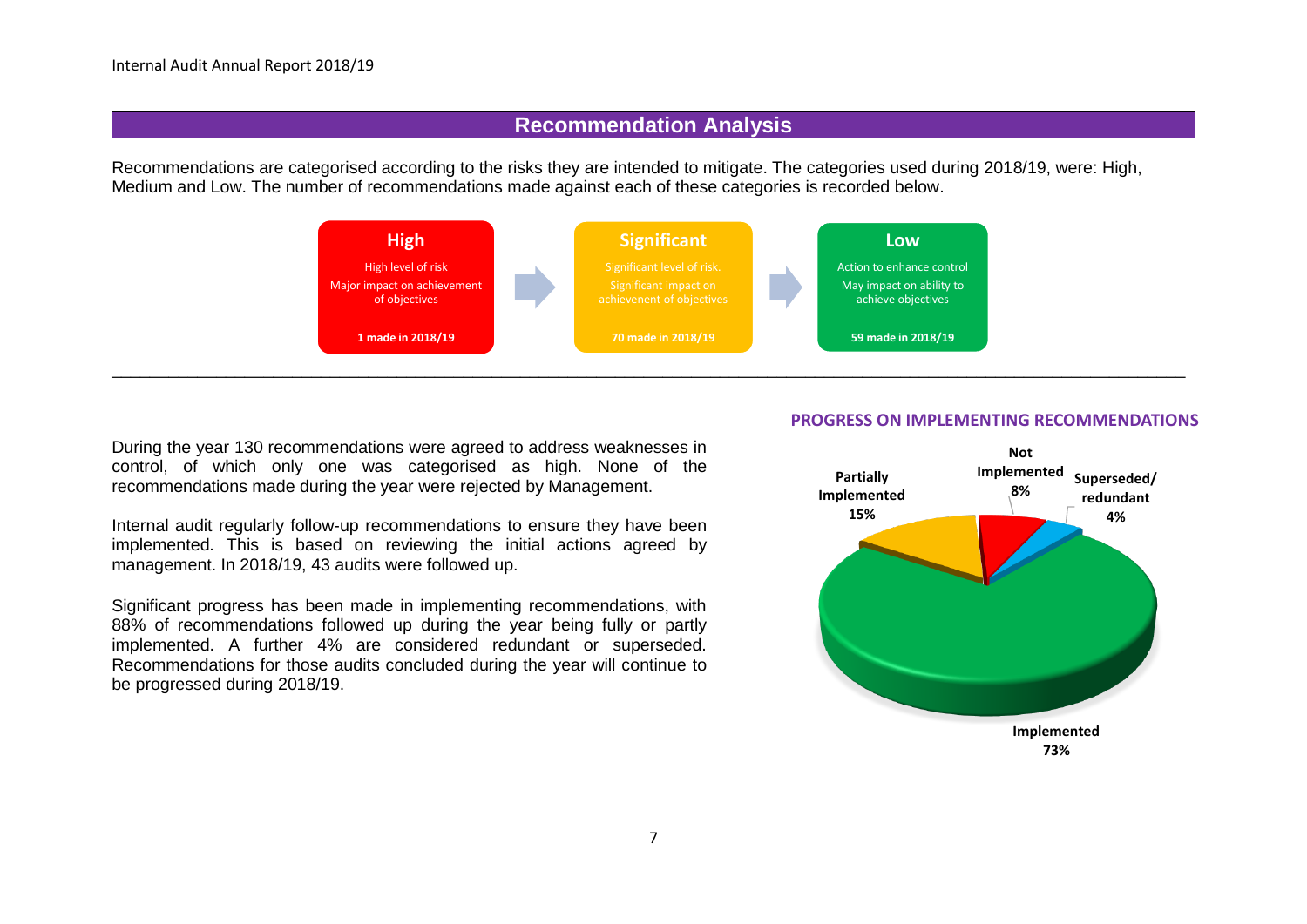## **Effectiveness of Internal Audit**

This section of the report sets out information on the effectiveness of the internal audit service and focuses on customer feedback and performance against agreed KPIs. This section of the report should be read in conjunction with the Quality Assurance and Improvement Programme (QAIP) report which provides a detailed compliance assessment against the PSIAS and the QAIP agreed for 2018/19. The latest self-assessment against PSIAS indicates that internal audit are 92% compliant.

In accordance with best practice there is a rigorous internal review of all internal audit work. All audits are subject to on-going supervisory input before and during the audit. Once the audit work has been completed, the working paper file is subject to manager review to ensure that the work is to acceptable professional standards.

## **Key Performance Indicators**

As agreed in the annual Quality Assurance Improvement Programme, internal audit performance is measured against a set of Key Performance Indicators, which are regularly reported to and monitored by Joint Audit Committee. The performance indicators for 2018/19 are summarised in the following table:

| <b>KPI Description</b>                                      | <b>Narrative</b>                                                                         | <b>Target</b> | <b>Actual</b> |  |
|-------------------------------------------------------------|------------------------------------------------------------------------------------------|---------------|---------------|--|
| <b>Output Indicators:</b>                                   |                                                                                          |               |               |  |
| <b>Audit Coverage</b>                                       | % of Audit Plan Delivered.*                                                              | 90%           | 91%           |  |
| <b>Report Production</b>                                    | Completion of Draft Audit Report within 10 working days.                                 | 95%           | 100%          |  |
| <b>Report Production</b>                                    | Completion of Final Report within 5 days of agreement of the draft.                      | 95%           | 100%          |  |
| <b>Audit Recommendations</b>                                | Recommendations accepted v made.                                                         | 100%          | 100%          |  |
| <b>Quality Indicators:</b>                                  |                                                                                          |               |               |  |
| <b>Client Satisfaction</b>                                  | % of Post Audit Questionnaires in which management have responded "Very Good" or "Good". | 95%           | 99%           |  |
| <b>Compliance:</b>                                          |                                                                                          |               |               |  |
| Public Sector Internal Audit<br><b>Standards Compliance</b> | Level of Compliance with PSIAS                                                           | 100%          | 92%           |  |

*\*Audits completed to draft and final stage*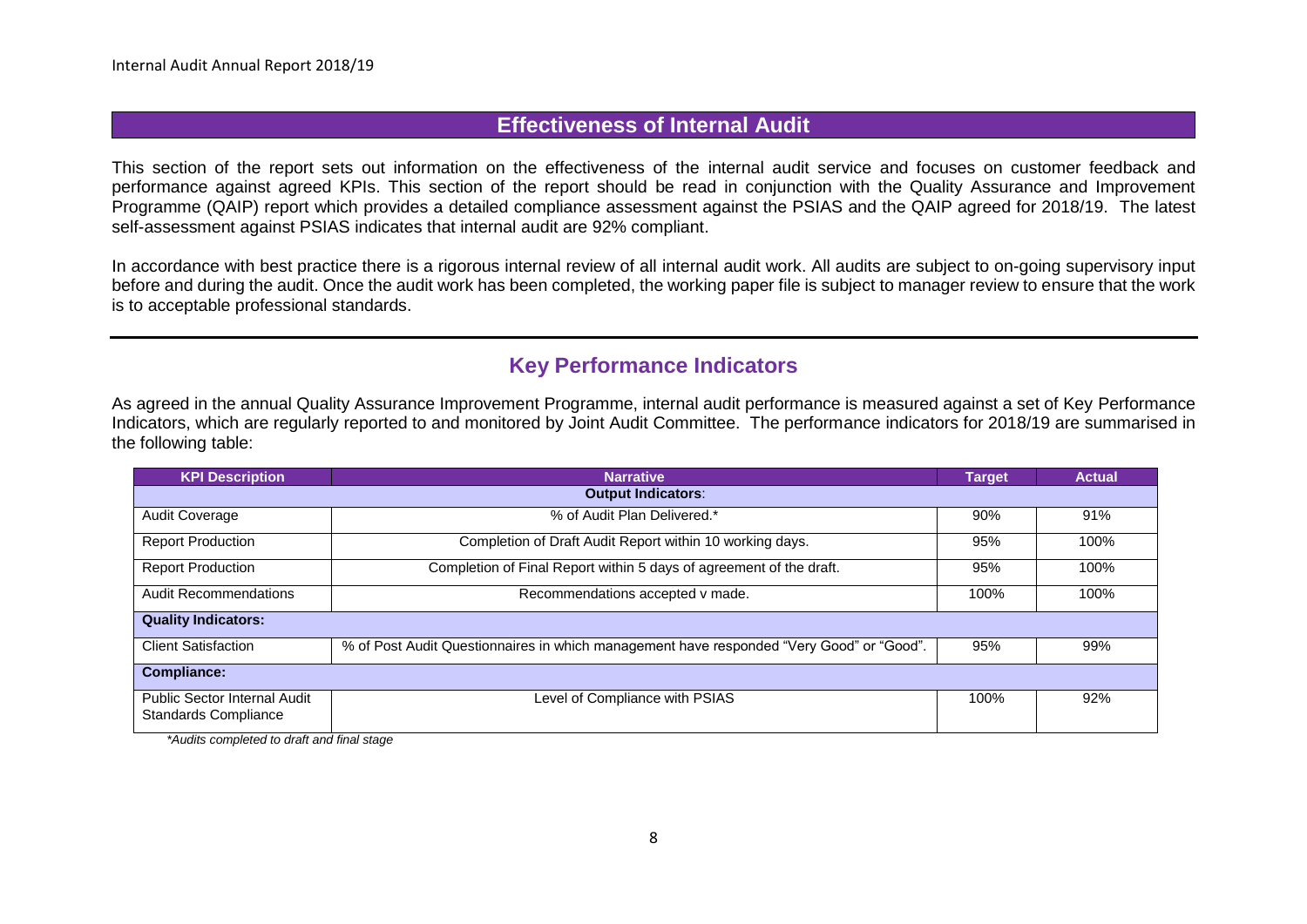# **Post Audit Survey Results**

Following planned audits a "post audit survey" is issued to the relevant managers asking for their views on the conduct of the audit. The survey includes a range of questions covering the audit approach, value of findings, professionalism of auditor etc. A key feature of the audit role is the need to sometimes be critical of existing or proposed arrangements. There is therefore sometimes an inherent tension that can make it difficult to interpret surveys. It is however pleasing to report that the post audit survey responses returned continue to be positive with 99% of questions answered being scored 'good' or 'very good.'

## **Post Audit Survey Analysis**



A number of positive comments and compliments about the service have also been received, in response to the question on the post audit survey 'Was there anything about the audit you especially liked?' including:

- *The Auditor took the time to demystify the process with all concerned, was professionally intrusive and made providing meaningful advice. A credit to the department.*
- *The audit involved discussions on various days in two to three hour slots. This enabled minimum disruption to the team in respect of their daily work load. These audit discussions also enabled the team to act on recommendations as and when they came to light rather than having to wait until the final audit report was released.*
- *The audit enabled a two-way reflection on our processes and forward thinking and hopefully the outcome has enabled a clearer view from both parties.*
- *This was a useful first audit on a new way of managing the uniform allocation for WMP. It has backed up and clarified a number of issues identified in the process by the project team.*
- *Comprehensive liaison in all areas connected to Disclosure, a very misunderstood subject.*
- *Consultation with the Auditor was very good and she listened and adjusted the reports based upon our conversations so the final report presented a fair picture.*
- *Very thorough audit. Lots of questions asked and time taken to speak to key individuals around the force area to build an accurate picture.*
- *Really consultative and helpful. It really feels like Internal Audit are there to help drive improvements.*
- *Comprehensive engagement with the auditor and continuous feedback.*

All respondents answered 'Yes' to the question '*Will the implementation of any changes recommended lead to improvements in performance in your area?*' This confirms the view that service improvements will result from the work of internal audit.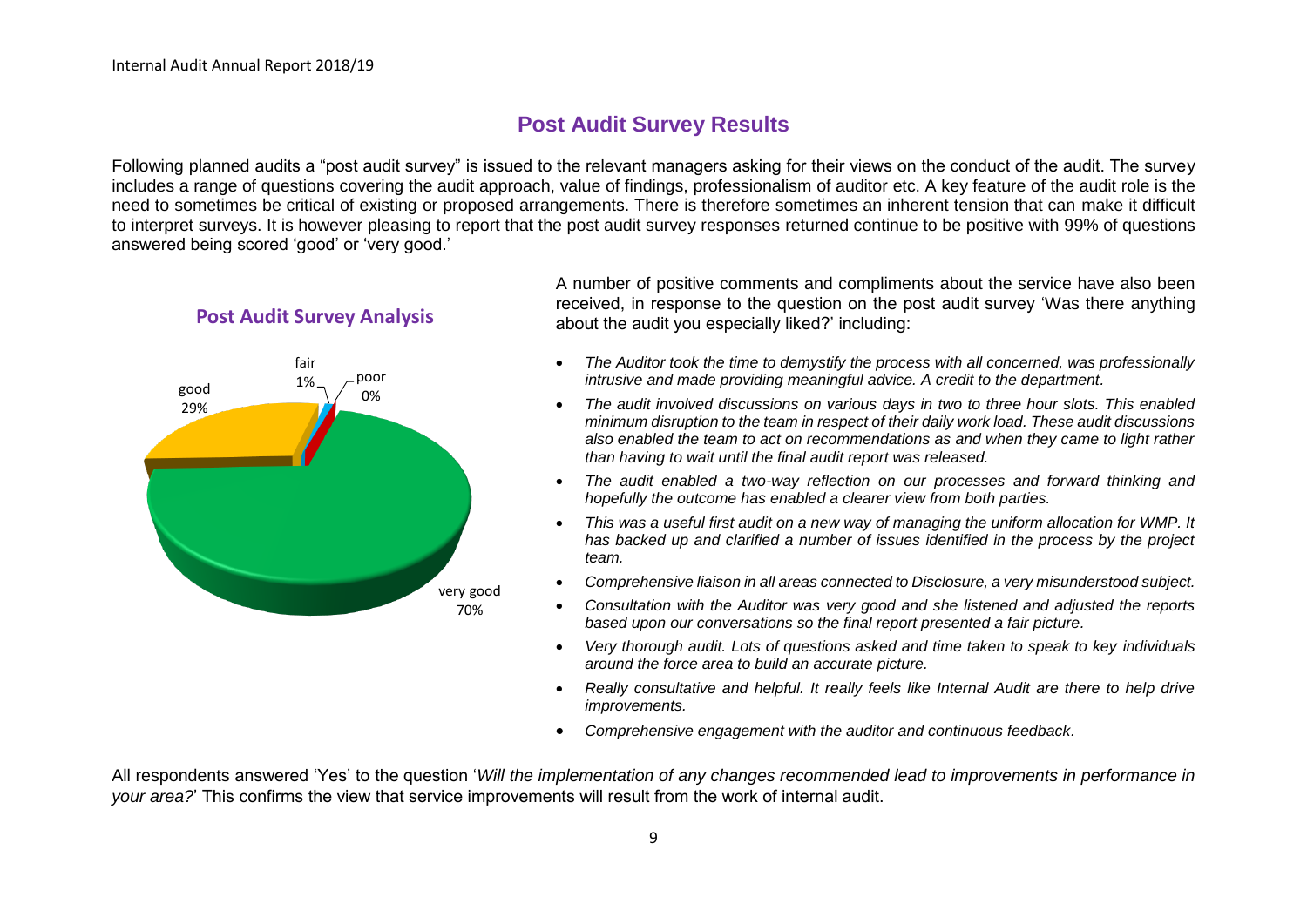# **Senior Management Survey Results**

In addition to the post audit surveys, an annual survey is issued to senior managers to gain insight on their view of the internal audit service. The response rate for the 2018/9 annual survey was disappointing, with only 16% of managers responding (8 out of 49 managers.) Whilst the response rate was low, the survey results are consistent with last year, with most responses being 'strongly agree' or 'agree.' This is particularly relevant to the questions relating to understanding the business and consistently demonstrating competence and due professional care.



Again, a number of positive comments were included in the survey responses, including:

- *I have found the team to be helpful and professional.*
- *Working in conjunction with Internal Audit has enabled clarification that we are on the right path. We look forward to future collaboration of ideas and processes.*
- *An excellent function with a very helpful team.*